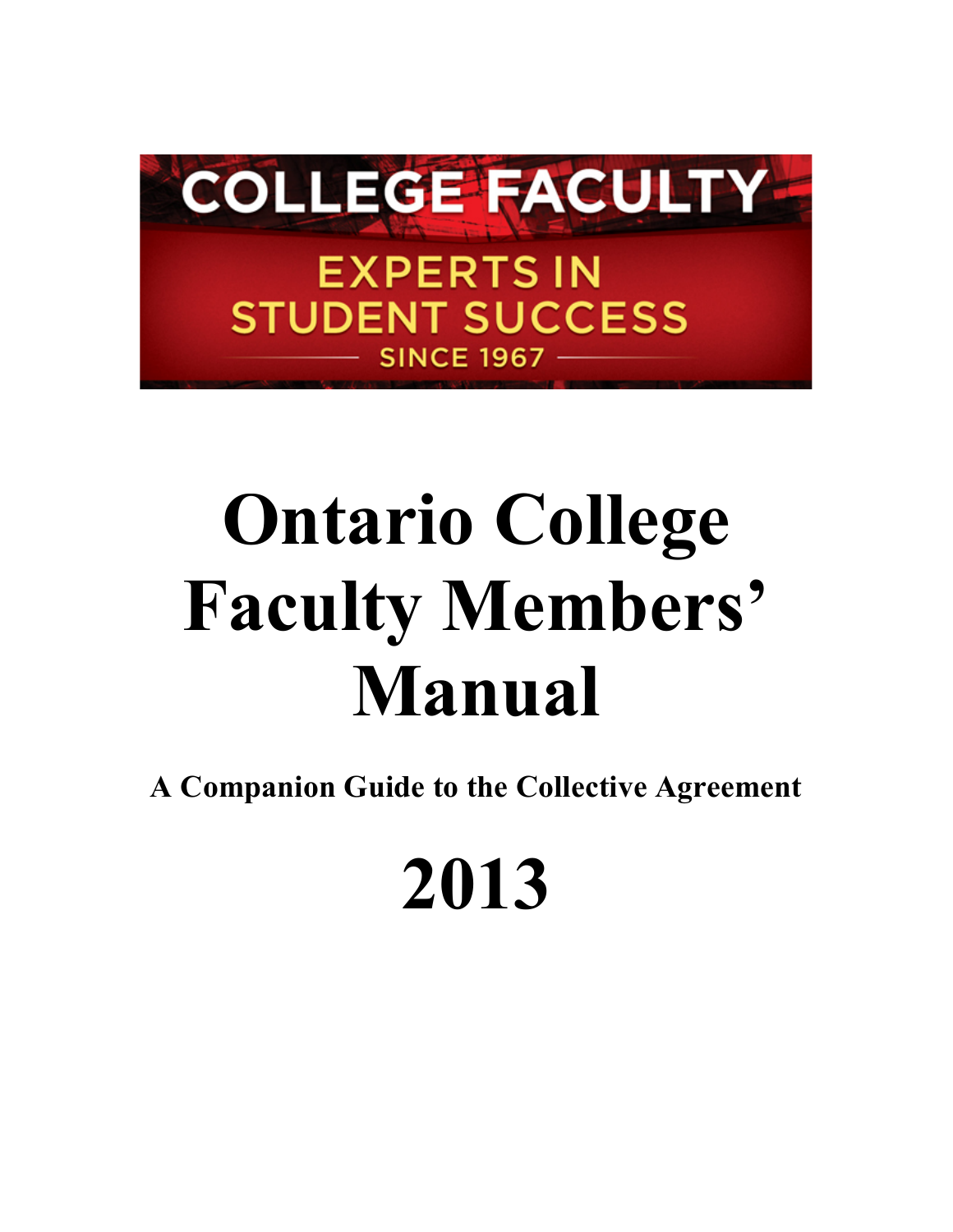Thursday, June 27, 2013

Dear Colleagues:

The Divisional Executive and OPSEU head office provide this Members' Manual to assist in your understanding of the Collective Agreement.

The manual was originally developed by Ruthann Dyer, York University (formerly Local 560); Ted Montgomery, Local 560; and Paddy Musson, Local 110. Revisions and updating have been done by the Divisional Executive.

We were responding to members who told us they wanted a quick reference document that would answer day to day questions. Our objective was to help you get the most out of being a union member.

Consider this manual to be a companion to your collective agreement. Each section gives a reference to the collective agreement. Note that the Collective Agreement should be used as the legally binding document in answering questions related to employee and employer rights and responsibilities.

Copy all or part of it as you wish.

Contact your local or your steward or health and safety representative if you have questions involving your worklife or workplace. They are there for you as we are there for them.

In Solidarity,

#### the Divisional Executive

- Benoit Dupuis, *Chair, CAAT (A) Division, Local 470*
- Rod Bain, *Local 415*
- JP Hornick, *Local 556*
- Jacques O'Sullivan, *Local 558*
- Lynn Dee Eason, *Local 613*

OPSEU guy who does the copy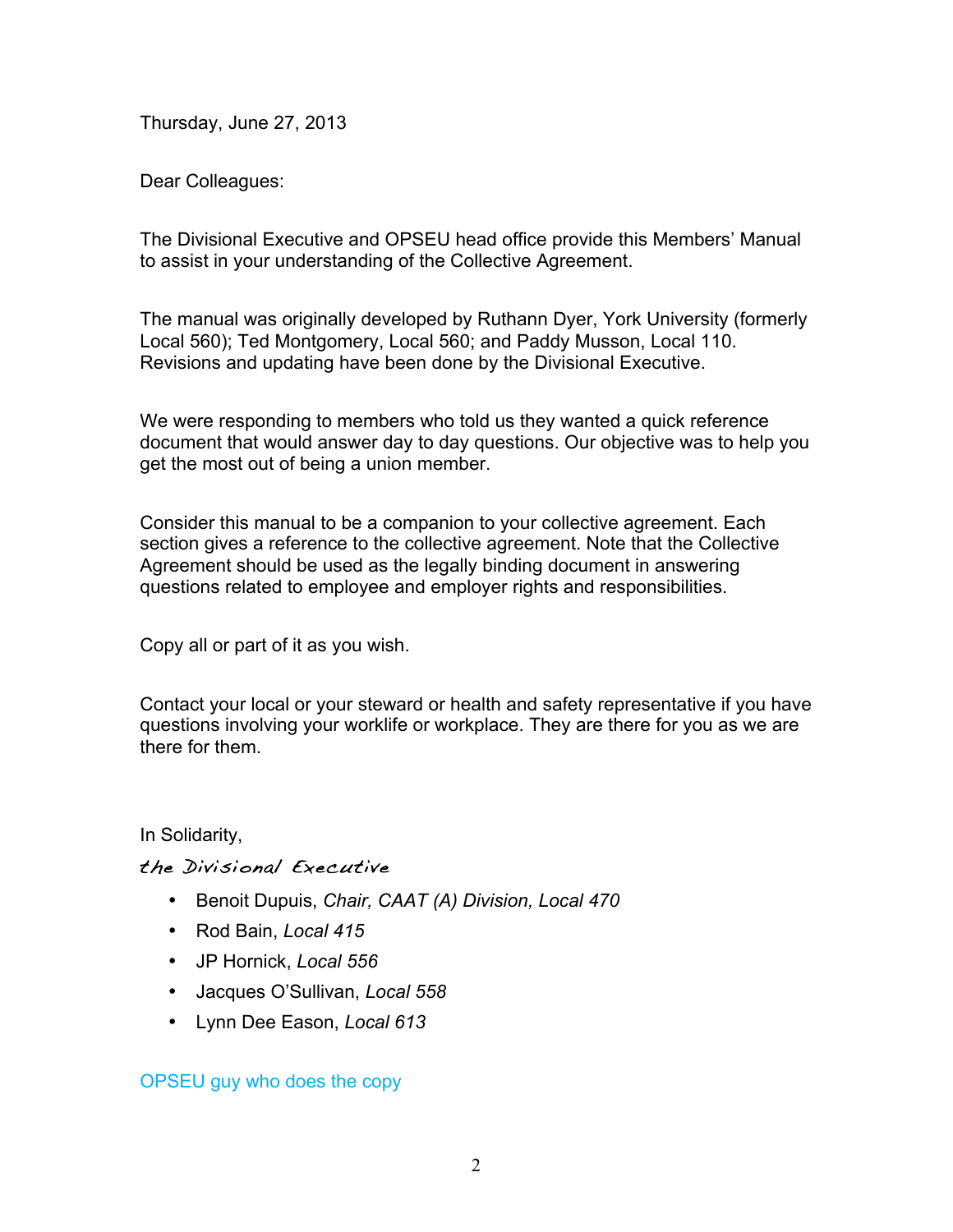## **TABLE OF CONTENTS**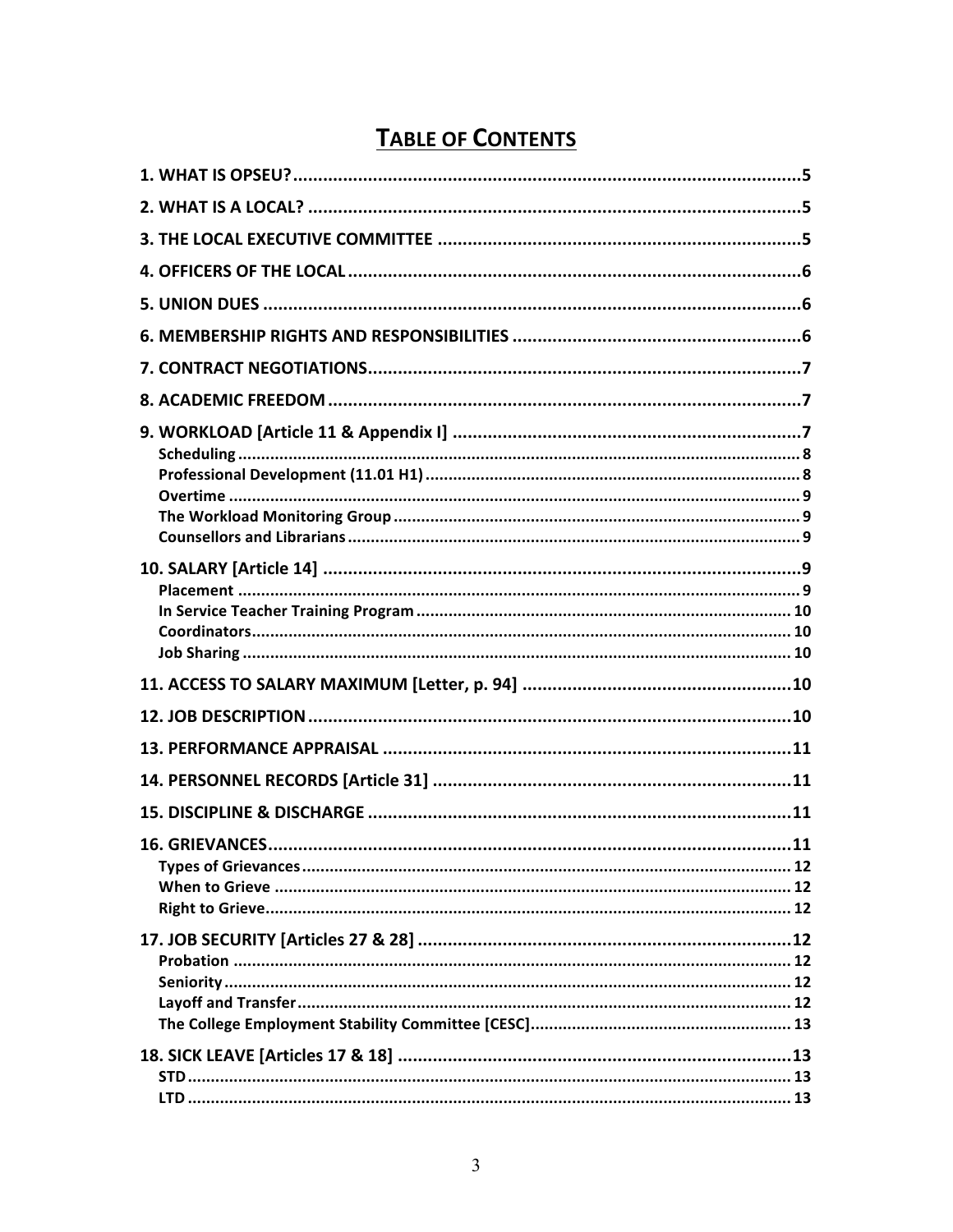| 21. PROFESSIONAL DEVELOPMENT LEAVE (Sabbaticals) [Article 20] 16 |  |
|------------------------------------------------------------------|--|
|                                                                  |  |
|                                                                  |  |
|                                                                  |  |
|                                                                  |  |
|                                                                  |  |
|                                                                  |  |
|                                                                  |  |
|                                                                  |  |
|                                                                  |  |
|                                                                  |  |
|                                                                  |  |
|                                                                  |  |
|                                                                  |  |
|                                                                  |  |
|                                                                  |  |
|                                                                  |  |
|                                                                  |  |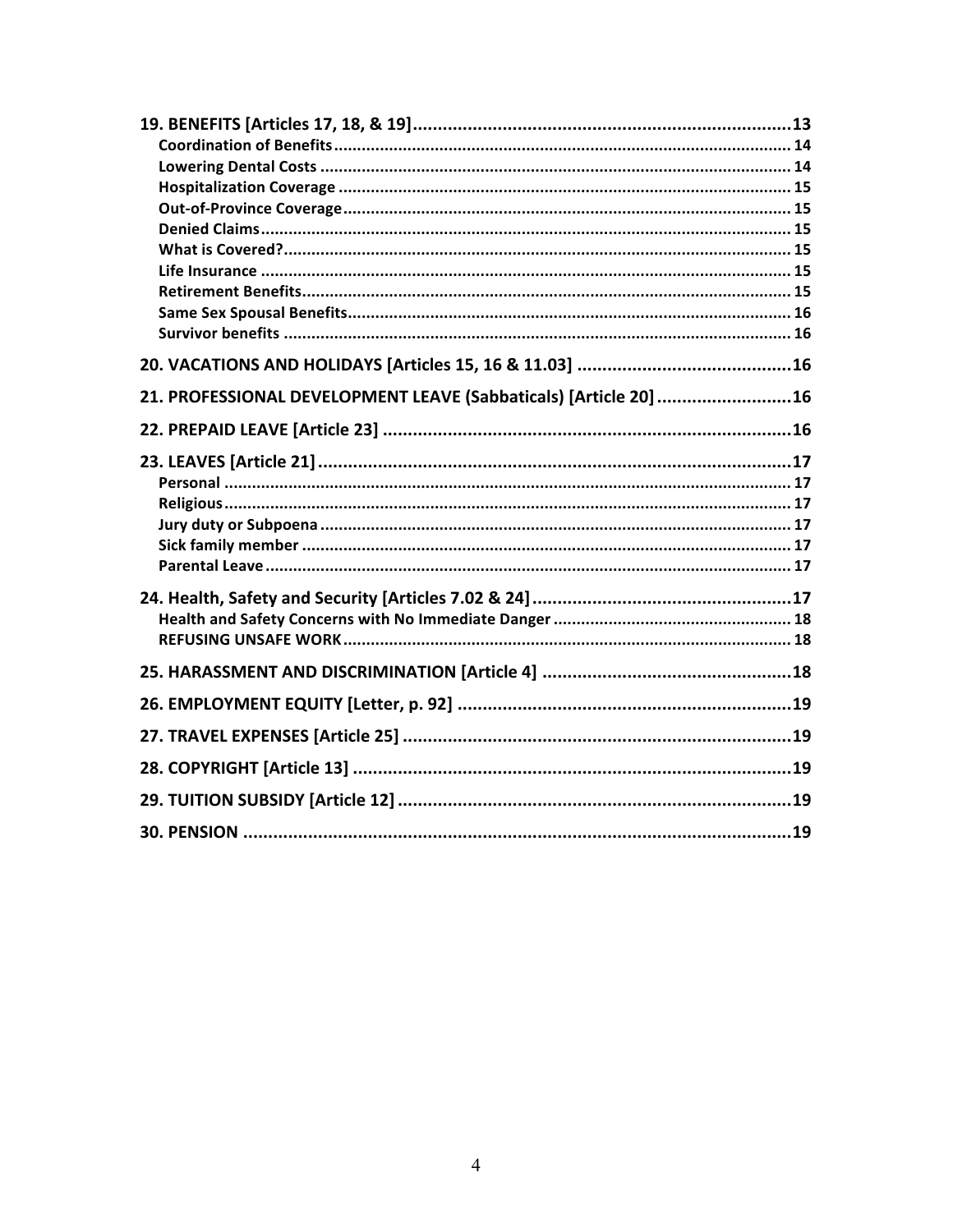## **1. WHAT IS OPSEU?**

Unions are organizations of employees which speak for their members and represent their concerns and interests as employees. Without a union, employees enter a relationship with their employer in which power is not balanced and decisions can be made arbitrarily without recourse. Unions give employees, collectively, power that is comparable to that of the employer. This power helps to ensure that employment decisions are negotiated fairly and equitably. Union membership and rights are legally recognized and protected by the Colleges Collective Bargaining Act, 2008.

The Ontario Public Service Employees Union (OPSEU)/ Syndicat des Employé-e-s de la Fonction Publique de l'Ontario (SEFPO) represents approximately 100,000 workers in Ontario government workplaces including Ontario Public Service (OPS), Broader Public Service (BPS) and Colleges of Applied Arts and Technology (CAAT). CAAT has two divisions: the Academic and Support Divisions. The Academic Division of OPSEU represents approximately 17,000 full-time and partial load professors, instructors, librarians and counsellors in 24 colleges in the province. OPSEU is their exclusive bargaining agent.

The actions of your Union representatives are governed by the Constitution of OPSEU. The Constitution ensures fair and equitable treatment for union members in all union activities. Amendments to the Constitution are placed before the delegates at OPSEU's annual convention.

## **2. WHAT IS A LOCAL?**

At each of the 24 colleges, a Local of OPSEU represents the full-time and partial load faculty. Members of Locals elect workplace stewards who form the Local Executive Committee (LEC). Officers of the Local are elected at a general membership meeting. In addition, the Local appoints representatives to numerous committees within the college, e.g. Joint Health and Safety Committee and the Workload Monitoring Group. Contract demands, Union policy changes, and constitutional amendments are initiated at the Local level. The president of the Local is the recognized representative of the Union in dealings with the college.

The Local represents members with the employer at Union College Committee meetings and in position papers. The Local represents members during grievance hearings and workload complaints. The Local purchases release of work time for officers to facilitate the administration of the Collective Agreement and to assist members of the Local in business which is pertinent to the Collective Agreement.

The Local works with other stakeholder groups within the college to achieve high quality education for the students of the college.

*Information about who serves on the various committees and how you can get more involved is available from your Local (see www.opseu.org for links to your local).* 

## **3. THE LOCAL EXECUTIVE COMMITTEE**

The stewards and officers of the Local comprise the Local Executive Committee. This LEC meets as required to direct the activities of the Local between membership meetings.

Stewards serve for a two year period and may be re-elected. Stewards provide information and advice on matters related to your work and employment. They are there for your support if and with your agreement, will refer you to one of the officers of the Local Executive Committee if that is appropriate.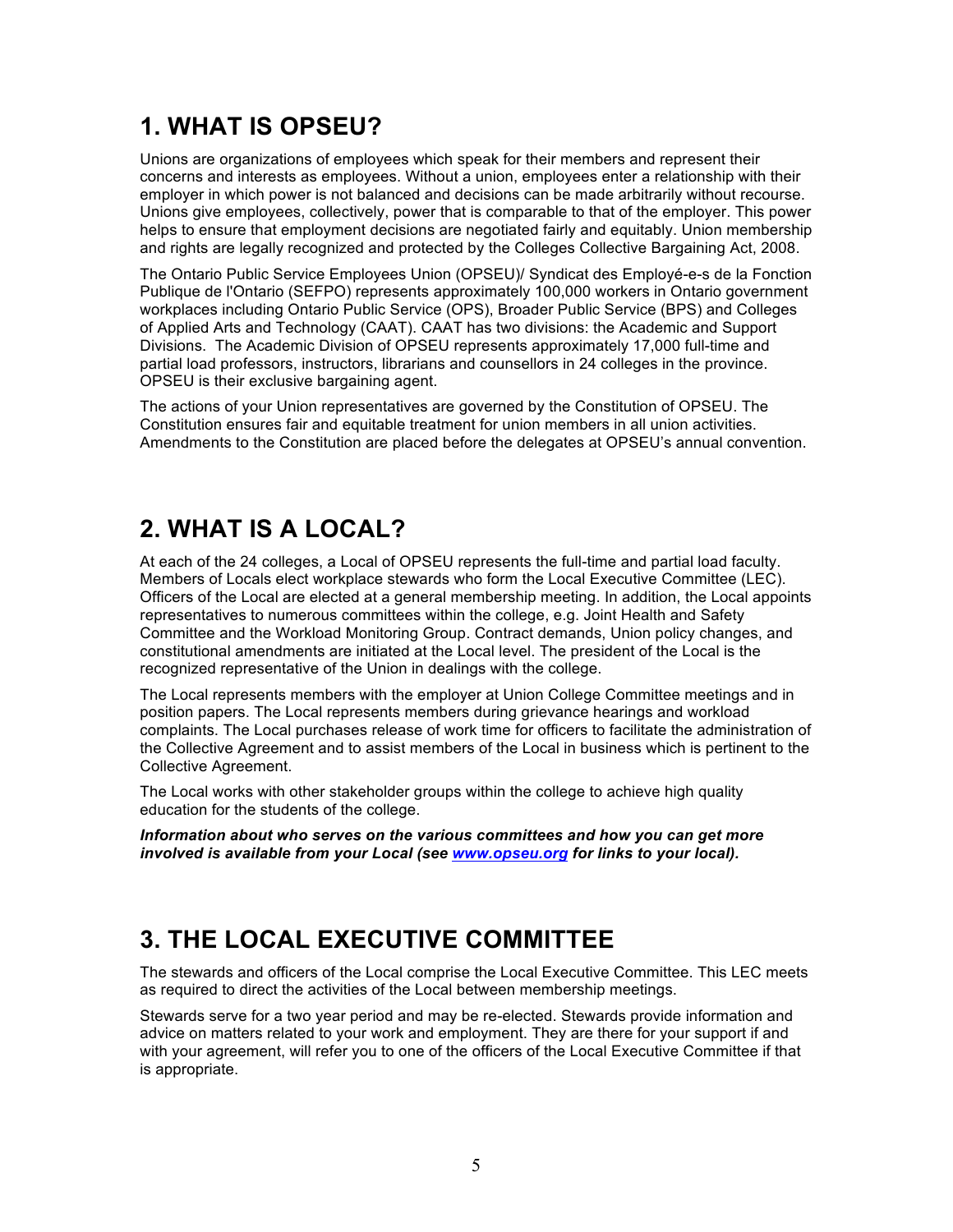If you believe that you have a complaint or a grievance or if you have any questions about your rights under the Collective Agreement, you are encouraged to contact your steward or the Local. Discussions are confidential and no actions can be undertaken without your knowledge. Your steward may suggest actions which can quickly resolve your problem. Grievances and workload complaints must be made to the employer within specified time limits. It is best to seek advice promptly to ensure your rights under the Collective Agreement.

## **4. OFFICERS OF THE LOCAL**

Members of a Local elect officers for a two year term. All officers must be stewards in order to stand for election. Officers may be re-elected. For a complete list of officers and stewards contact your local.

## **5. UNION DUES**

All unionized employees in OPSEU pay dues to OPSEU at the rate of 1.325% of income. This rate is set by delegates to the Annual Convention. Any notice of change in the rate must be sent to Locals for discussion prior to the Annual Convention. A portion of the dues paid to OPSEU is rebated to the Local for membership services delivered at the Local level. The remainder covers services provided centrally/provincially.

In addition, most locals levy local dues. Contact your Local for details. All members of the Local must be provided with notice of motion regarding dues prior to the meeting where a decision is made about local dues.

*All union dues are tax deductible.* 

## **6. MEMBERSHIP RIGHTS AND RESPONSIBILITIES**

Once you have signed a membership card, you are a member of an OPSEU Local. Partial Load faculty will be asked to re-sign as they are re-employed in the college system. Cards are available at any meeting of the Local and from any steward. If you have taken a leave of absence for any reason without pay, your membership may have lapsed. Please sign a new card on your return to the workplace to reactivate your membership in the Union.

As a member of an OPSEU Local, you have the right to elect your workplace stewards and the officers of the Local, to set the Local dues rates, to stand for office, to be appointed (or elected) to represent an OPSEU Local on college committees, to determine contract demands for negotiation, to be a part of setting strategy regarding negotiations, including any strike and settlement possibilities, and to participate fully in Union activities. The membership of the Local is the ultimate decision making body in the Local.

Members participate in general membership meetings. Notices of meetings are distributed prior to the meeting. Claims for child care expenses are available at the meetings.

As a member of a Local, you have the responsibility to adhere to the terms of the Collective Agreement and to treat all members in an equitable manner that provides an environment that is free from harassment and discrimination. Article 4.02 A3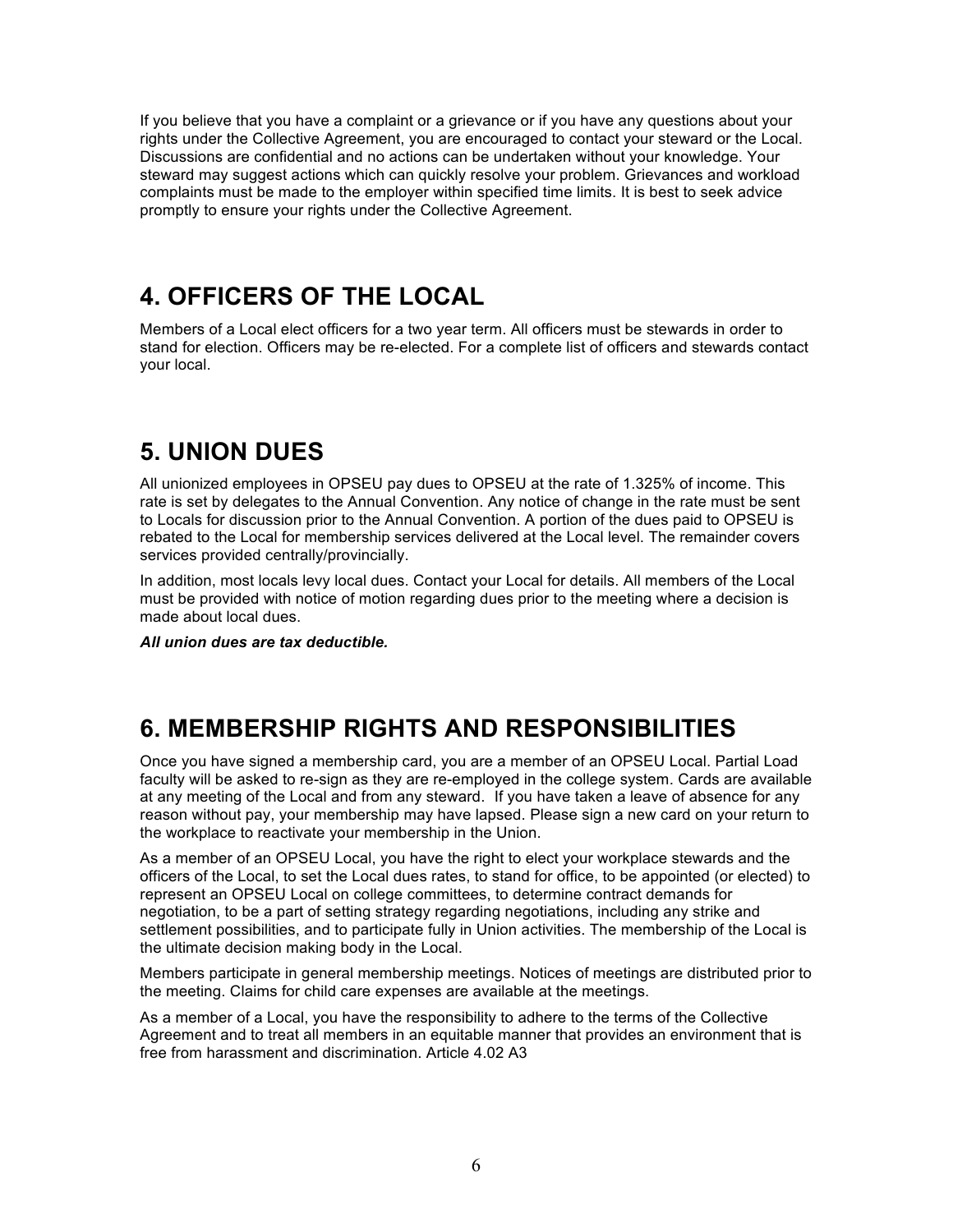## **7. CONTRACT NEGOTIATIONS**

The Union determines its bargaining agenda starting at the Local level. Any member can propose demands at a special Local Demand Setting meeting. Priorities are established in the same way.

Demands that receive majority support are taken on to the provincial demand setting meeting. Each Local sends delegates; representation based on size. Those demands that are supported by the majority at the provincial meeting form the Union's bargaining agenda. The provincial delegates also elect a bargaining team which then is responsible to take forward and try to achieve the demands.

Your initial input into the Collective Agreement, is attending the Local Demand Setting Meeting, and perhaps standing as a delegate. Further, you vote on negotiated settlements and/or strikes. Again, majority decisions prevail.

## **8. ACADEMIC FREEDOM**

College faculty in Ontario lag far behind their contemporaries in the area of academic freedom: control of our teaching (curriculum, evaluation, delivery), research/scholarly work, intellectual property, as well as the right to be critical of our institutions.

The Union believes that Colleges need to recognize that academic freedom is integral to the continued delivery of high quality education and training. OPSEU is a member of the Canadian Association of University Teachers (CAUT) and committed to achieving academic freedom. We continue to seek an Article in our Collective Agreement similar to that which is currently in university faculty contracts. Academic freedom has a positive impact on the College system and needs to be recognized and protected.

## **9. WORKLOAD [Article 11 & Appendix I]**

For most members, the workload aspects of the contract are the most important and the most complex. We'll deal with teaching faculty first, then Counsellors and Librarians.

#### **Professors and Instructors**

Under the collective agreement, there exist two formats under which work can be assigned. The first of these is the Standard Workload Form (SWF). The workload formula provides a weekly allocation during the teaching period for all the work done in the academic year.

Learn to read your SWF. It is your contract of work, setting out what the college can expect from you and what you are entitled to, including any overtime payments. Your supervisor is *required to discuss* your proposed work assignments with you prior to the issuing of the SWF. Prior to this discussion, however, your supervisor must consult with all affected faculty before the methods of evaluation and feedback are established for the course [Article 11.01 E3] (faculty in this context means full-time faculty only as they are the only ones who receive a SWF).

If your SWF lists more than 260 students in your total course load, possible means of alleviating concerns stemming from the need for additional routine out of class assistance should be considered. Failing agreement between you and your manager on how to best manage the situation, that teacher shall be attributed an additional .015 hours for every student in excess of 260 [Article 11.01 F2].

Your supervisor must provide you with a SWF at least six weeks before the proposed start of the work, excluding statutory holidays and vacation time.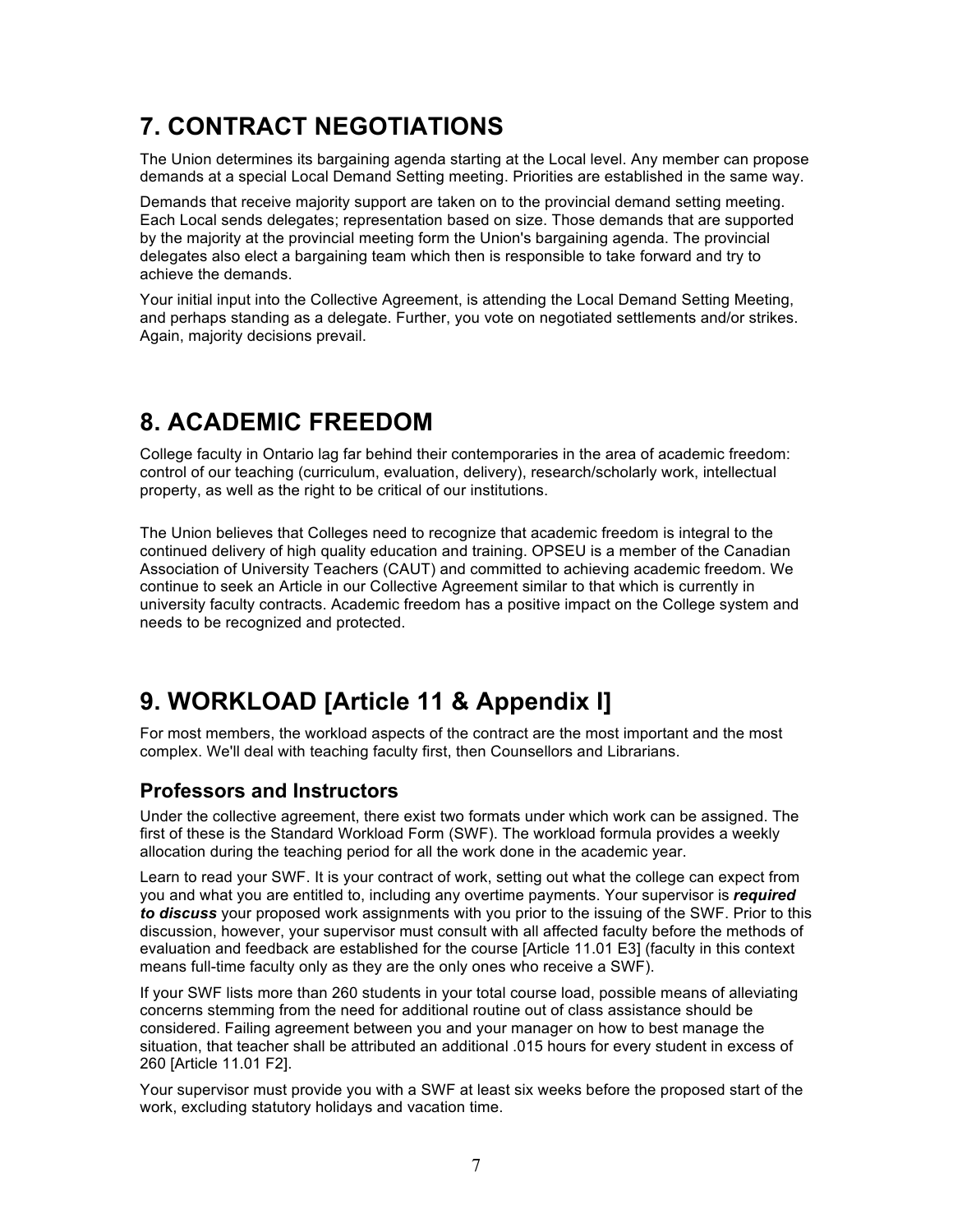You can be assigned no more than four different courses and six sections, except by your voluntary agreement to go beyond those limits.

Part of the SWF formula is an arithmetic system designed to approximate the time needed for different types of course preparation and evaluation. Each time you receive a new SWF or revised work assignment, you should discuss the preparation and evaluation factors. Where circumstances require more time spent in preparation or evaluation, then that should be included on the SWF. Your SWF contains two columns specifically designed to accommodate a situation in which the standard allowances for preparation or evaluation are insufficient given the circumstances. These columns refer to additional attributed hours and are under the preparation and evaluation headings, respectively. If you feel the hours attributed for a given course are insufficient, bring this to the attention of your manager during your SWF discussion and your evaluation factor discussion.

Student numbers are important. Check your class list and count heads on day one, and again on day 10 of the semester. If there are more students than on your SWF, the college estimate was too low. You are entitled to an immediate revision of your SWF. Request your supervisor to make the changes. Since the evaluation factor is multiplied by class size, it is important to use an accurate number. Remember, this is not tied to audit dates but to the date of withdrawal of registration, usually about two weeks after the start of classes. For continuous intake programs, the class size review is every three months.

All the other work you do is included under "Complementary Functions." One of the main purposes of the workload formula was to give faculty full credit for all the work they do. Make sure that everything you are assigned to do is there on your SWF. Be sure to include those complementary functions done in the non-teaching periods.

The second way in which work may be assigned to faculty is through Article 11.09 A1 (modified workload arrangements) for a modified workload arrangement. Most of the workload limitations and safeguards and protections are removed for faculty participating in such an arrangement. In order for modified workload arrangement to be implemented, two-thirds of the teachers involved and their manager must agree. Any teachers not in agreement can insist upon having their workload follow the standard workload formula format which will maintain all workload limitations and safeguards outlined in Article 11 mentioned above. Once faculty have agreed to work under modified workload arrangement. They cannot opt out of the agreement until its end date.

Prior to agreeing to a modified workload arrangement, it is strongly recommended that you fully discuss the proposal with your local union representatives. They will be able to fully inform you as to the potential drawbacks both with regards to workload, ensuring that you are not needlessly signing away rights and protections, and of the potentially drastic salary implications, as over-time provisions may not exist under such an agreement.

#### **Scheduling**

Teaching contact hours are scheduled by the college. Other work which by its nature can only be done inside the college, the college may schedule. All other work is scheduled at the discretion of the teacher (Article 11.01 G 1). Where, when, and how you perform tasks is restricted only by the need to meet appropriate deadlines.

If you wish, you can use non-teaching periods to engage in other work-related activities that do not form part of your assigned duties. However, it is important that any work directly related to your teaching assignments, including any committee or program development work be properly credited to your workload totals.

#### **Professional Development (11.01 H1)**

All professors, counsellors, and librarians are entitled to 10 days professional development each year. This is not a part of assigned workload. All P.D. activities must be agreed upon on a voluntary basis.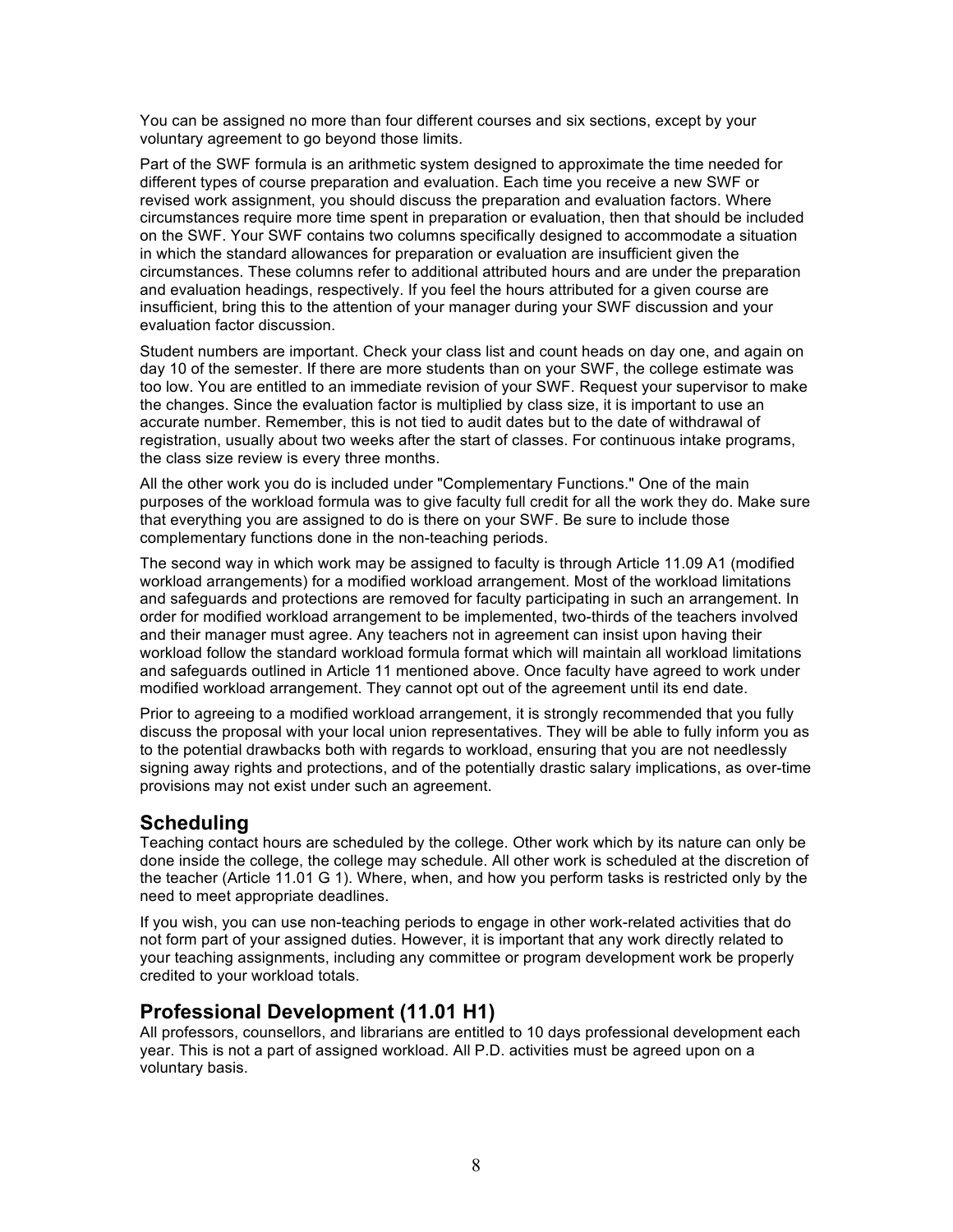#### **Overtime**

Overtime is voluntary as per Article 11.01J. Overtime is earned on any work over the teaching limit of 18 hours (20 for teachers with no post secondary teaching) or the 44 hour per week workload limit. Allowable overtime is limited to one teaching hour per week and/or three workload hours.

There is no tolerance for exceeding the teaching week maximums. Under no circumstances can you be assigned or should you accept more than 36 weeks (or 38 for teachers dealing exclusively with non-post-secondary students) in any contract year.

If you are teaching more than 5 days per week, there is also the possibility of overtime for exceeding the annual teaching day limit.

No overtime can be assigned to probationary faculty.

#### **The Workload Monitoring Group**

The Workload Monitoring Group is a joint faculty/management committee. Its task is to review workload assignments and resolve any apparent difficulties. The WMG handles workload complaints. You may take issue with your SWF and send it forward to the WMG upon receipt, or, if a complaint arises during the assigned work period. You can send the complaint forward within 14 days of the situation. Your Local can give you the names of the union members on the WMG

If you have any questions about your workload, your SWF, or the complaint process contact any member of the WMG. They have the expertise to advise you whether or not you have a reason to be concerned about your workload assignment or your SWF, and they can explain both the details of the formula and the resolution process.

In exceptional circumstances and with union and management approval faculty can establish a Modified Workload Arrangement for a single term. See p. 23 of the Collective Agreement for more details. **It is recommended your Local executive works with the Divisional Executive in the preparation phase of a MWA to ensure the workload is equitable and all implications for the member are addressed**.

#### **Counsellors and Librarians**

Counsellors and lLibrarians can be assigned up to 35 hours of work in any week. There is no provision for averaging of hours nor is there an overtime provision for counsellors or librarians. The general nature of your work is covered in the Class Definitions on Pages 117 - 120 of the Collective Agreement**. If any teaching is assigned, then time must be allocated for preparation and evaluation in accordance with the teachers' formula**. The work period is ten months.

Counsellors and Librarians are denied access to the WMG process. Accordingly, any workload related complaints must go through the regular grievance procedure.

## **10. SALARY [Article 14]**

#### **Placement**

The salary grids for full-time Professors, Instructors, Counsellors and Librarians start on page 26 of the Collective Agreement. Initial placement on the salary grid is determined by a combination of experience and years of education. The college is responsible to make the calculation, but you should check carefully that your full experience has been credited. Your steward can help. Once on the grid progression is annual up to your maximum. Up to the "control point" (about halfway), it is automatic. After that, while technically the college has discretion, grid increments should continue to be essentially automatic. Failure to receive an annual increment is very serious not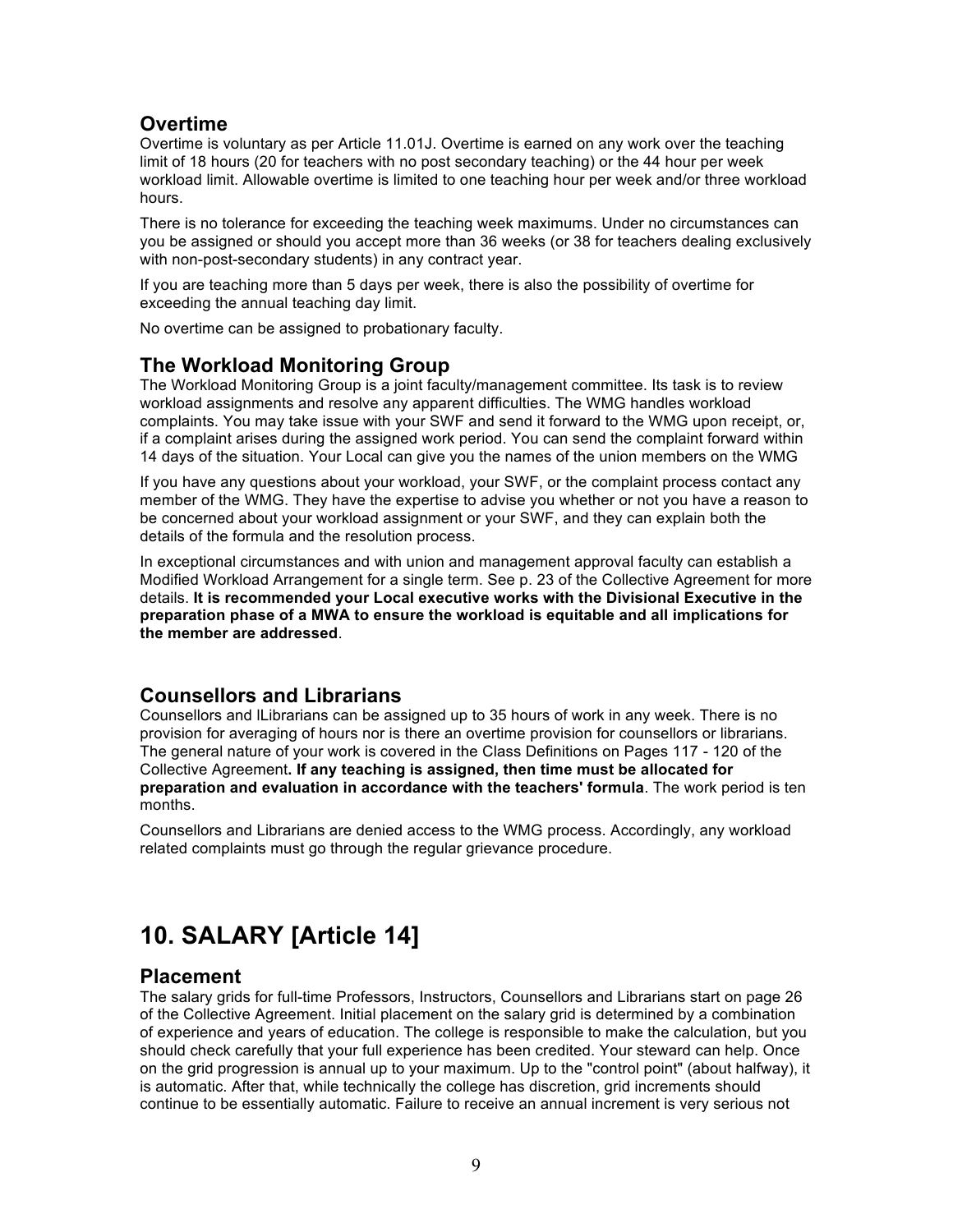just in terms of lost income, but potentially, employment security as well. Be sure that you get your increment every year of entitlement.

Your maximum is based on academic and/or trade qualifications. If you have additional or alternative qualifications, your attainable maximum could be upgraded. If you have reason to believe that your educational qualifications have not been fully credited, you can have them reviewed by the Joint Educational Qualifications Subcommittee. This is a provincial group. Your steward or the Local can give you details about how to proceed with an application.

#### **In Service Teacher Training Program**

The In Service Teacher Training Program can also provide access to the salary maximum. Even if you are a long time faculty member, the effect on pension of an increase in your last five years can have a significant effect.

#### **Coordinators**

Coordinators should receive either one step or two over and above salary. They should also be credited on their SWF with the time required to perform the coordinator tasks as assigned. Coordinators must not act in any supervisory capacity with their colleagues. Coordinator positions are voluntary.

#### **Job Sharing**

Often members are interested in job sharing; Article 14.02 C sets out the basics for such arrangements. Essentially you request a workload reduction along with commensurate reductions in salary, benefits, seniority, etc. There is really no need to find someone to "share" with.

The college cannot reduce or downgrade your assignment and force you into part-time or partialload work. That would have to follow the layoff/bumping procedure, with its built-in protections.

## **11. ACCESS TO SALARY MAXIMUM [Letter, p. 94]**

Employees, whose salary is less than the maximum on the salary schedule, may enroll in the In Service Teacher Training Program. Completion of the program entitles the employee to progress to the maximum salary. For employees with 15 or more years of service, enrollment results in an immediate one step salary increment. For information on this program and its costs, contact your Local.

## **12. JOB DESCRIPTION**

The Classification Plans at the back of your Collective Agreement contain the Class Definitions for Professors, Instructors, Counsellors, and Librarians. These set out in broad terms what you can be assigned to do. If you have a question about whether or not an assigned task falls within your jurisdiction or whether or not you can be made to teach a certain course or perform a particular function, contact your steward for assistance.

Generally labour practice does not allow you to refuse a "bad" assignment. Do the work and grieve. In most cases, refusal is limited to unsafe work or that which is contrary to the law. Bad judgment on the part of a supervisor is very rarely a good enough reason to refuse but it may be good enough to win a later grievance.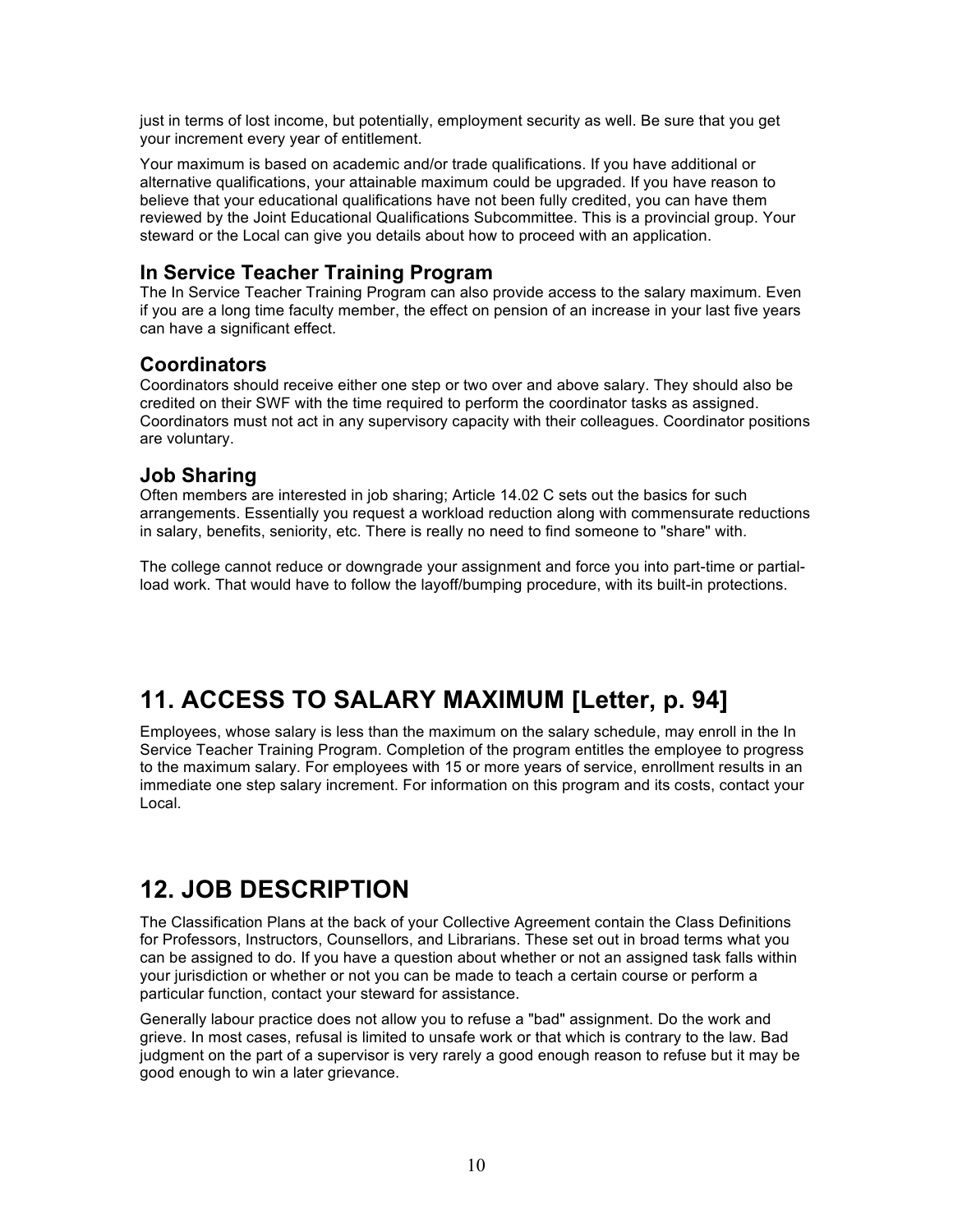## **13. PERFORMANCE APPRAISAL**

The Union supports the general principle of performance review. Performance appraisal of probationary faculty is required every four months. After probation, performance reviews should be self-directed by the individual faculty member unless a problem or complaint has arisen.

Many colleges use Article 6, Management Functions, to carry out a mandatory program of performance review for all non-probationary faculty. The Union believes that this is intrusive and an unreasonable use of scarce resources with little if any positive results in terms of quality of education.

If so directed, you are obliged to take part in performance review (subject to the Freedom of Information and Protection of Privacy Regulations). Whenever a performance appraisal is done, you must receive a copy prior to it being placed in your file. You may add written comments including supporting documents to your file in response to the performance appraisal.

A negative performance appraisal is not considered disciplinary action on its own. Any warnings or actions taken by the college as a result of the appraisal can be considered to be discipline.

## **14. PERSONNEL RECORDS [Article 31]**

Performance appraisals must be shown to you and you must have an opportunity to respond before they can be placed in your personnel file. The Freedom of Information and Protection of Privacy Act requires employers to keep your personnel file in an orderly and accessible fashion. Do not disregard any negative comment that is being placed on your personnel record.

## **15. DISCIPLINE & DISCHARGE**

The Collective Agreement says little about discharge and even less about discipline. In the case of discharge, the contract requires 90 days notice or payment in lieu. Discharge can be immediate where extreme circumstances warrant.

Disciplinary notices to your personnel file have to be shown to you first.

Beyond those contract stipulations; there are general principles that all discipline must be progressive and corrective. The employer must not act in a manner that is arbitrary, discriminatory, or in bad faith. Ultimately, the grievance and arbitration process and even the courts decide if an employer has met those standards.

Discipline is always serious. Verbal warnings are the first step in progressive discipline, and the college has used them in that fashion. Do not ignore any act from your supervisor that could be construed, even later, as disciplinary. *Contact the Union Local for advice.* 

If the college meets with you to issue a disciplinary notice including a verbal warning you are entitled to union representation at that meeting. This is strongly advised! Even though you might agree that some discipline is warranted because of some slip-up, the level of discipline may be out of line with accepted standards. Your Union can research this matter for you.

## **16. GRIEVANCES**

The grievance procedure is the accepted way that parties to a collective agreement resolve differences and misunderstandings between them. One of the Union's primary tasks is to assist members where there might be a grievance.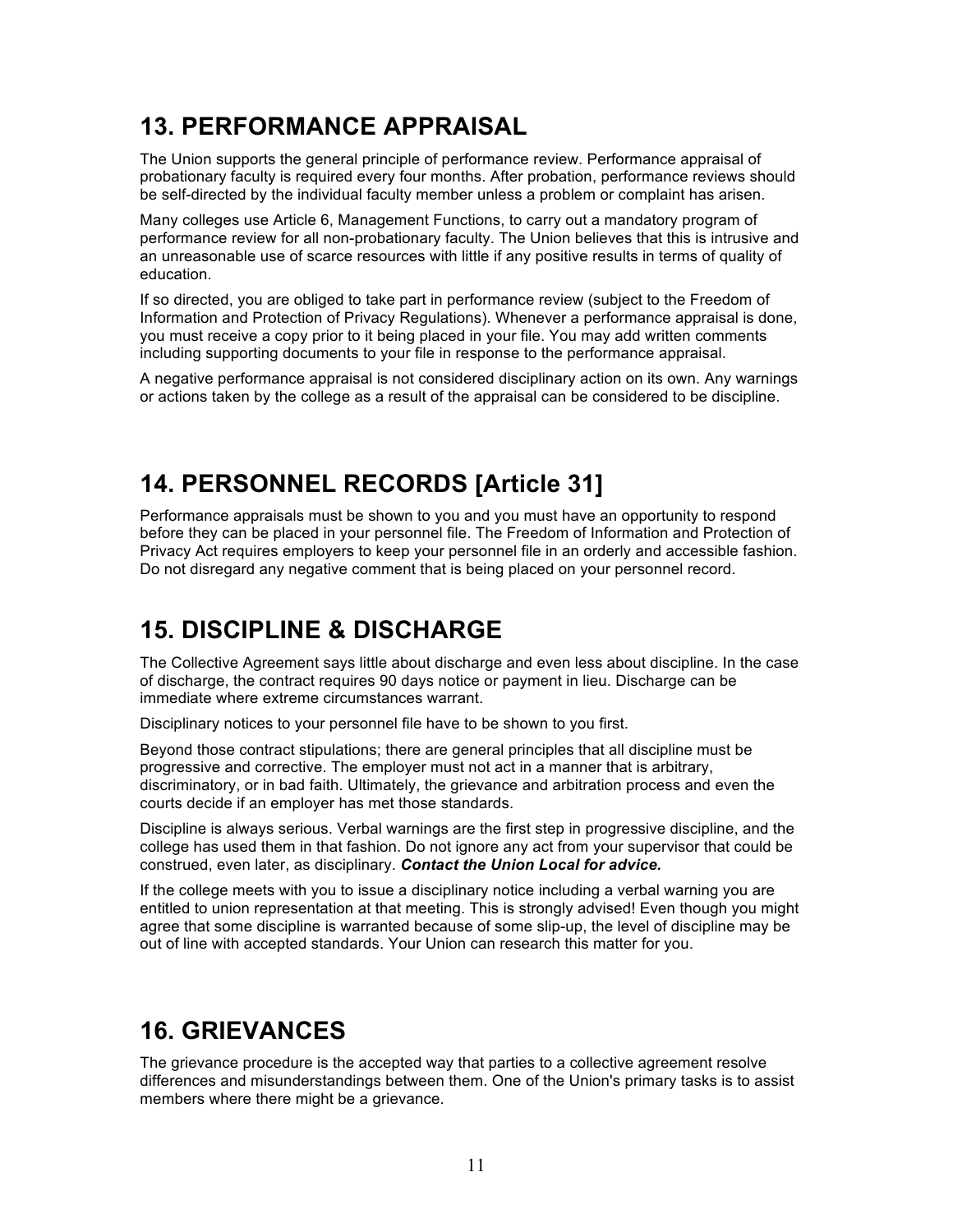Grievances arise from violations or differing interpretations of the Collective Agreement. In either case, whether deliberate circumvention of the Agreement or different readings, the grievance procedure provides the means of resolution.

## **Types of Grievances**

The Collective Agreement provides four types of grievances. *Individua*l grievances arise where the individual has been affected by the violation. Where several members are affected by the same set of circumstances, a *group* grievance could be filed. Thirdly, a *Union* grievance can be used when the College has adopted a general policy or practice that violates the rights of all members. There are several restrictions on Union grievances that limit their usefulness. There is a general principle in our Agreement that individual and group grievances should take precedence and should be filed. In that regard, individual grievances are the most likely to succeed. Finally, *College* grievances allow the College to grieve against the union.

## **When to Grieve**

If you believe you have been affected by a contract violation, then you have a possible grievance. Time limits are important. You must **act within 20 days**. Before that deadline, contact your area steward or the Chief Steward to discuss your concerns, get the details of the process, and prepare your grievance. If you wish to use any informal discussion to resolve the problem, that's fine but do not lose sight of the time limits or your grievance may well be lost. **The decision on whether or not to grieve and how far to proceed, rests with you as the grievor.** 

#### **Right to Grieve**

Finally, The Collective Agreement contains a specific provision protecting members who might grieve. This is supported by provincial labour legislation. You cannot be penalized for your activity in the Union or for exercising your rights under the Collective Agreement.

## **17. JOB SECURITY [Articles 27 & 28]**

#### **Probation**

The probationary period is two years maximum. It is one year for those with teaching or counselling certification along with one year's experience in some other Ontario educational institution. Sessional experience before becoming full-time also counts as part of your probationary period.

## **Seniority**

Seniority is the basis of the layoff/bumping provisions. The usual "*first in, last out*" system applies. You gain seniority with the college on a daily basis throughout your employment. The standard leaves of absence allow you to continue accrual but only for two years. At that point, your seniority is frozen. Seniority is not transferable to another college. Seniority continues to accumulate while on sick leave, maternity leave or LTD.

In January each year, the seniority list is posted. Every member should check the list to be sure that seniority is accurate. If you do not agree with the seniority credit given by the college, then you should ask to have it corrected and grieve if it is not. The Union may also grieve inaccuracies where persons are given more seniority credit than is due.

#### **Layoff and Transfer**

Whenever the college contemplates the reduction of full-time employees, and some layoff or involuntary transfer is likely, there is a specified procedure set out to protect members' rights. The procedure requires the college to meet with the Union and work to find alternatives to layoff or transfer. The College Employment Stability Committee is responsible for finding alternatives.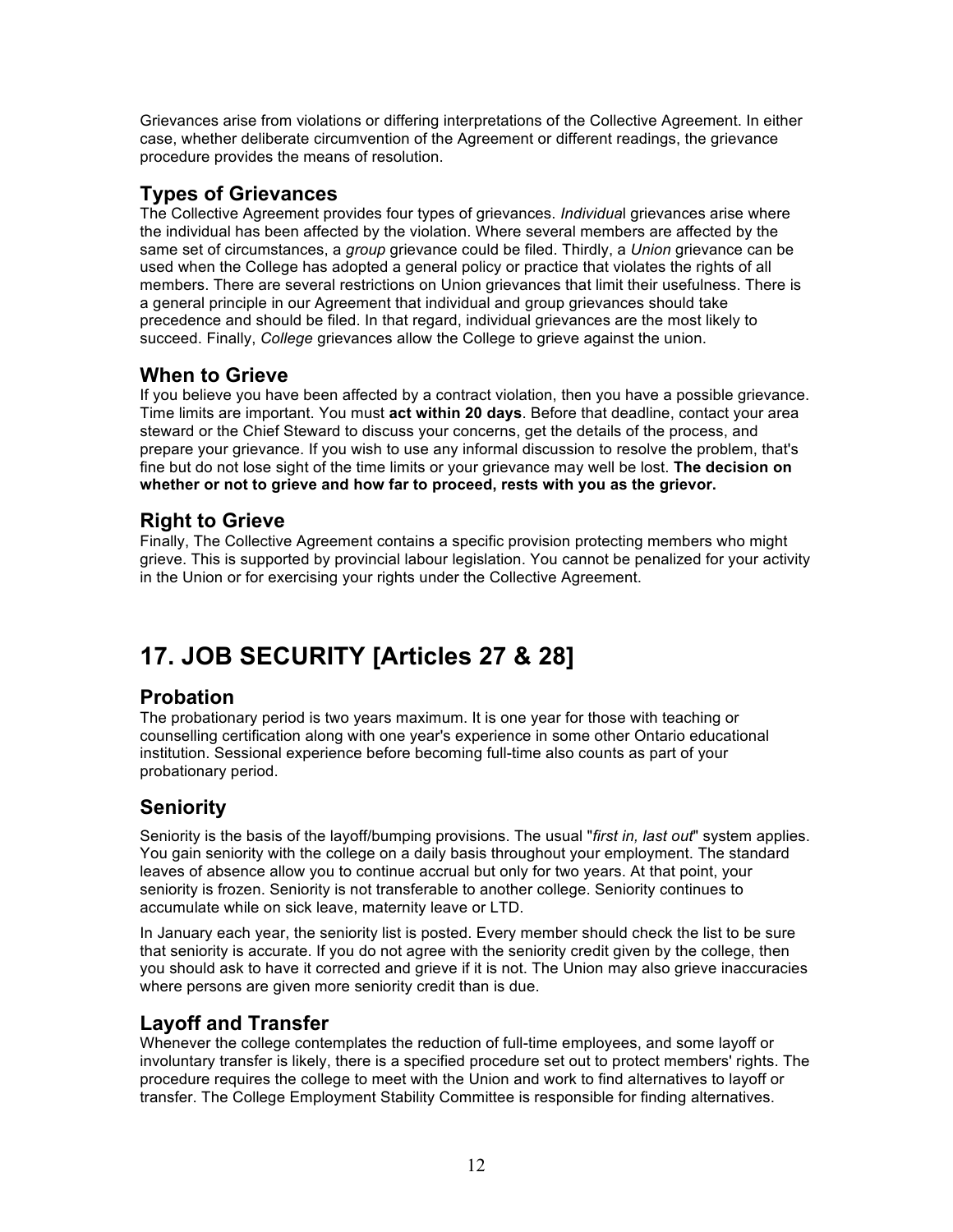## **The College Employment Stability Committee [CESC]**

The CESC's first task is to be sure that any reduction of employees can be justified. They also must ensure that the principles of fair designation are applied. The key question the CESC considers when placing a member whose previous position has been cut is, "Does s/he have the competence, skill, and experience to fulfill the requirements of the position concerned?" Consideration of experience includes educational, teaching, practical, research, or other experience. Should there be more than one member needing placement into a position, then seniority governs who is successful among those who meet the minimum competence, skill, and experience requirements. The College cannot select on a preferential or arbitrary basis.

## **18. SICK LEAVE [Articles 17 & 18]**

Sick leave is covered by two different plans, Short Term Disability (STD) and Long Term Disability (LTD). Note: There is a different plan at St Lawrence College. [Letter p.99]

## **STD**

You receive 20 sick day credits each year on September 1. Any unused days go into your own bank of credits. Your regular full salary is maintained during illness up to the number of days in your sick leave bank. Once these credits are exhausted, you are paid 75% of regular pay for absences due to illness.

Members hired before April 1, 1991 shall, upon leaving the college, receive a sick-leave gratuity equal to:

Sick leave credits x 1/261 x salary -- to a maximum of 50% of annual salary.

*Note*: At George Brown the denominator is 260.

Members who have taken the sick leave buyout are no longer entitled to this payment.

## **LTD**

A member who becomes disabled and unable to work can go on Long Term Disability (LTD), after 6 months. Payment is 60% of their salary minus any government or employer income security plan. This benefit is non taxable because all premiums are paid by the members. Accordingly, the untaxed 60% nearly matches regular salary.

## **19. BENEFITS [Articles 17, 18, & 19]**

Through the years, the Union has been able to negotiate a variety of health benefits for faculty. There is coverage for dental, hearing, eye care, hospitalization, and drugs.

If you want to find out about services you can contact SunLife's interactive telephone system, Sunserve, by calling (416) 753-4300 in Toronto or 1-800-361-6212elsewhere or www.sunlife.ca

You will be asked for your contract number, which is 50832, and your certificate number, which is available from the college benefits administrator.

You can maximize your benefits by following some of the plan guidelines. The dental, hearing, eye care, and drug coverages have different benefit periods and coverage maximums. Making your purchases in different benefit years can save you a lot if you plan your purchases in accordance with the set schedules. The specific schedules are set out here.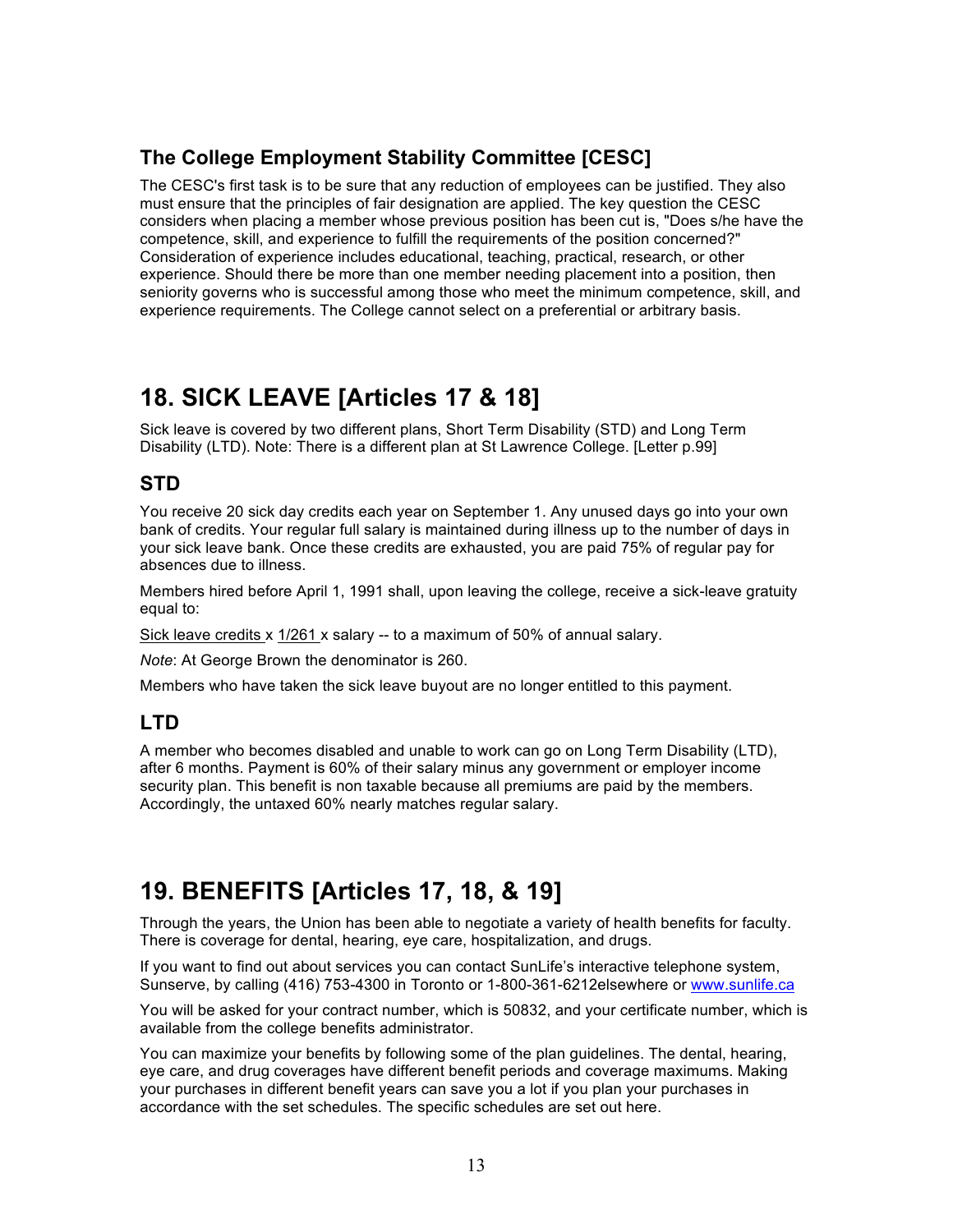| <b>INSURANCE</b>          | <b>COVERAGE</b>                    | <b>BENEFIT PERIOD</b> | <b>START DATE</b> |
|---------------------------|------------------------------------|-----------------------|-------------------|
| DENTAL - Regular          | \$2500 100%<br>coverage            | each year             | January 1         |
| Crowns & Bridges          | \$2500<br>You pay 50%              | each year             | January 1         |
| Ortho                     | \$2500<br>You pay 50%              | lifetime              | January 1         |
| VISION - Adults**         | \$400                              | every 2 years         | September 1       |
| Under 18                  | \$400                              | each year             | September 1       |
| <b>HEARING</b>            | \$3000                             | every 3 years         | September 1       |
| <b>DRUGS &amp; HEALTH</b> | No limit *see below<br>You pay 15% | each year             | January 1         |

\* Laser eye corrections surgery must be performed by an ophthalmologist and may be coordinated with available coverage under paramedical services.

\*\*Use the drug card to cut prescription drug costs. Filling prescriptions for maintenance drugs for longer periods will reduce the number of times you pay dispensing fees. The card will not allow charges above what is reasonable and customary for either dispensing fees or prescription drugs.

\*\*\* Services of physiotherapists, speech therapists, psychologists, naturopaths, massage therapist, osteopaths, chiropractors, chiropodists, audiologists, optometrists, occupational therapists, ophthalmologists, podiatrists and acupuncturists are limited to \$1,500 in total.

#### **Coordination of Benefits**

Both Dental and Extended Health have a "coordination of benefits" provision that lets you use both your own and your spouse's coverage. Here's how it works. If your spouse's plan has no coordination of benefits provision, send your claims to them first, then claim any leftover amount through SunLife. If your spouse's plan has coordination, then whomever had the claim, use that insurer first, then the other. For children's expenses, send first to the carrier who covers the parent with the earliest birthday in the year. If your birthday is in January and your spouse in February, then claims go to SunLife first and then the other carrier. This is the way the insurance companies balance costs.

#### **Lowering Dental Costs**

Dental coverage is based on the previous year's ODA fees. These days, many dentists are willing to do some negotiation on their charges, particularly where there is some competition for your business. Also, if your costs are expected to be above \$300, get your dentist to set out a proposed plan and send it to SunLife in order to find out what they'll cover. If your predetermination is turned down, please contact a member of the Joint Insurance Committee.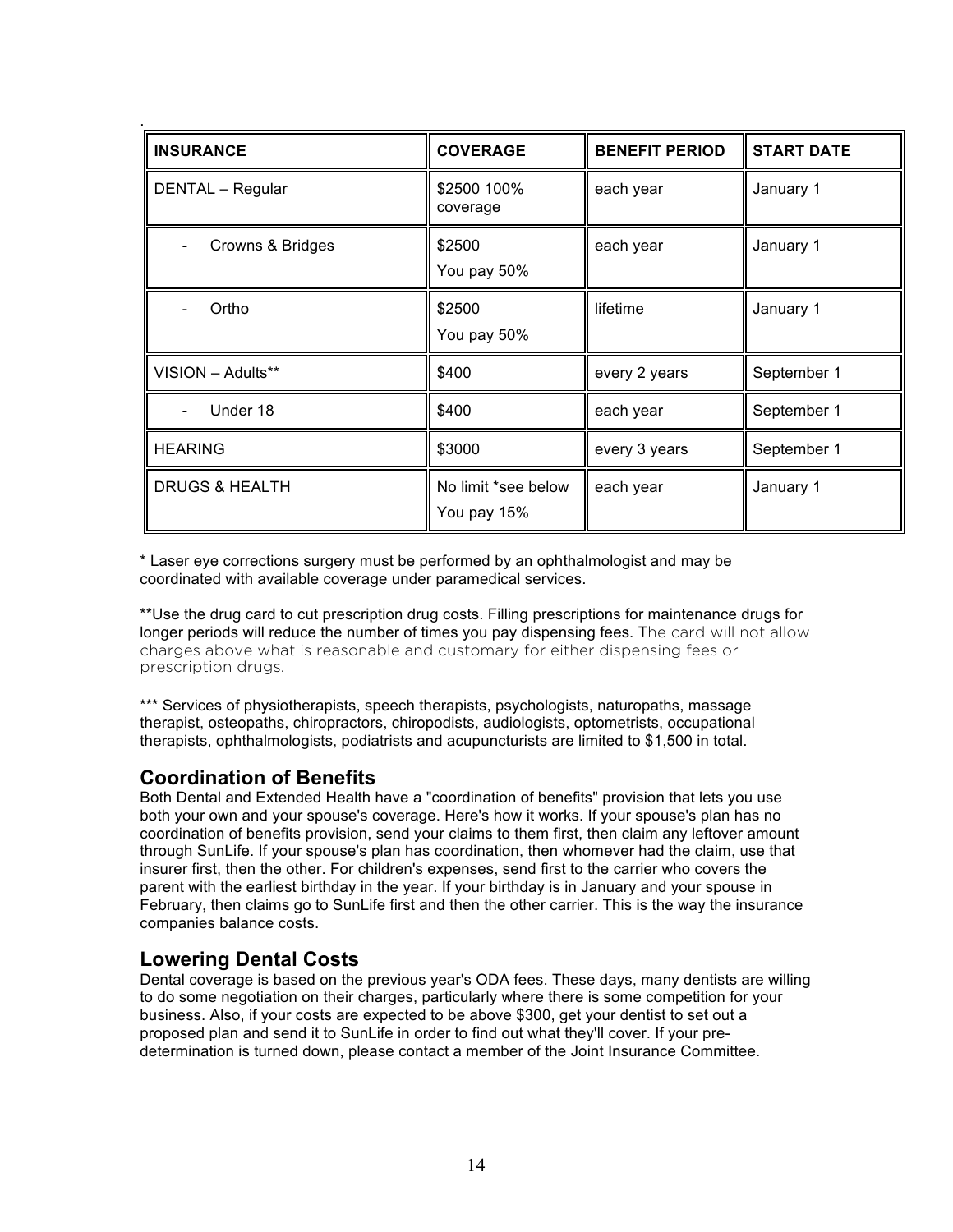#### **Hospitalization Coverage**

The Extended Health Plan has two options. Plan I provides semi-private hospital coverage and Plan II does not. Some members have only Plan II. Since there is no difference in cost to you, make certain that you have Plan I coverage. If you need to change your coverage, do it now. If you leave it until you need it, you will be out of luck because the change is not immediate. Those members who have coordination of benefits can almost totally cover a private room.

#### **Out-of-Province Coverage**

SunLife picks up 85% of "usual" out-of-country medical costs, but your 15% could still be prohibitive. You are strongly advised to augment your individual coverage when out of Ontario.

#### **Denied Claims**

There is an appeal process for any claims that are denied. You should use this process prior to grieving. The Joint Insurance Committee has often been successful in having SunLife reverse its decisions. Contact your steward or the Local for contact information.

#### **What is Covered?**

Extended Health, Hearing, Vision, and Dental:

- (a) prescribed drugs, including contraceptives, serums and prescription vaccines;
- (b) insulin as well as needles and syringes, oxygen and colostomy supplies;
- (c) orthopedic shoes;
- (d) private duty nurses and registered trained attendants;
- (e) prescribed hearing aids;
- (f) contact lenses, lenses and frames including tinting/sunglasses, safety glasses;
- (g) covered dental services are listed in detail in Appendix III of the Collective Agreement.

#### **Life Insurance**

All members have \$25,000 in Basic Life insurance. You can opt for an additional \$60,000 for which you will pay half the premiums and \$240,000 more for which you will pay all the premiums. If you choose insurance for your dependents, the premiums will be entirely yours to pay.

#### **Retirement Benefits**

If you wish, you may continue with some of your benefits once you retire. For Extended Health and the Dental Plans, you must be receiving either the CAAT or the Teachers' pension and you must be maintaining your OHIP coverage. The retiree pays 100% of the premium. They may select from three levels of coverage. In order to determine whether this is good value, members should compare the rates to those of private outside insurers.

Over age 65 whether you continue to work or retire you must choose regarding your continued participation in life insurance. For 31 days, your insurance continues free of charge. During this 31 day window you can convert your existing group life insurance coverage (to a maximum of \$200,000) to an individual policy without providing proof of health. You will not be able to convert after the 31 day period. The conversion also applies to dependent life coverage for your spouse but not for dependent children. Retirees pay 100% of the premium. The experience rating treats retirees and active employees as one group, providing good value.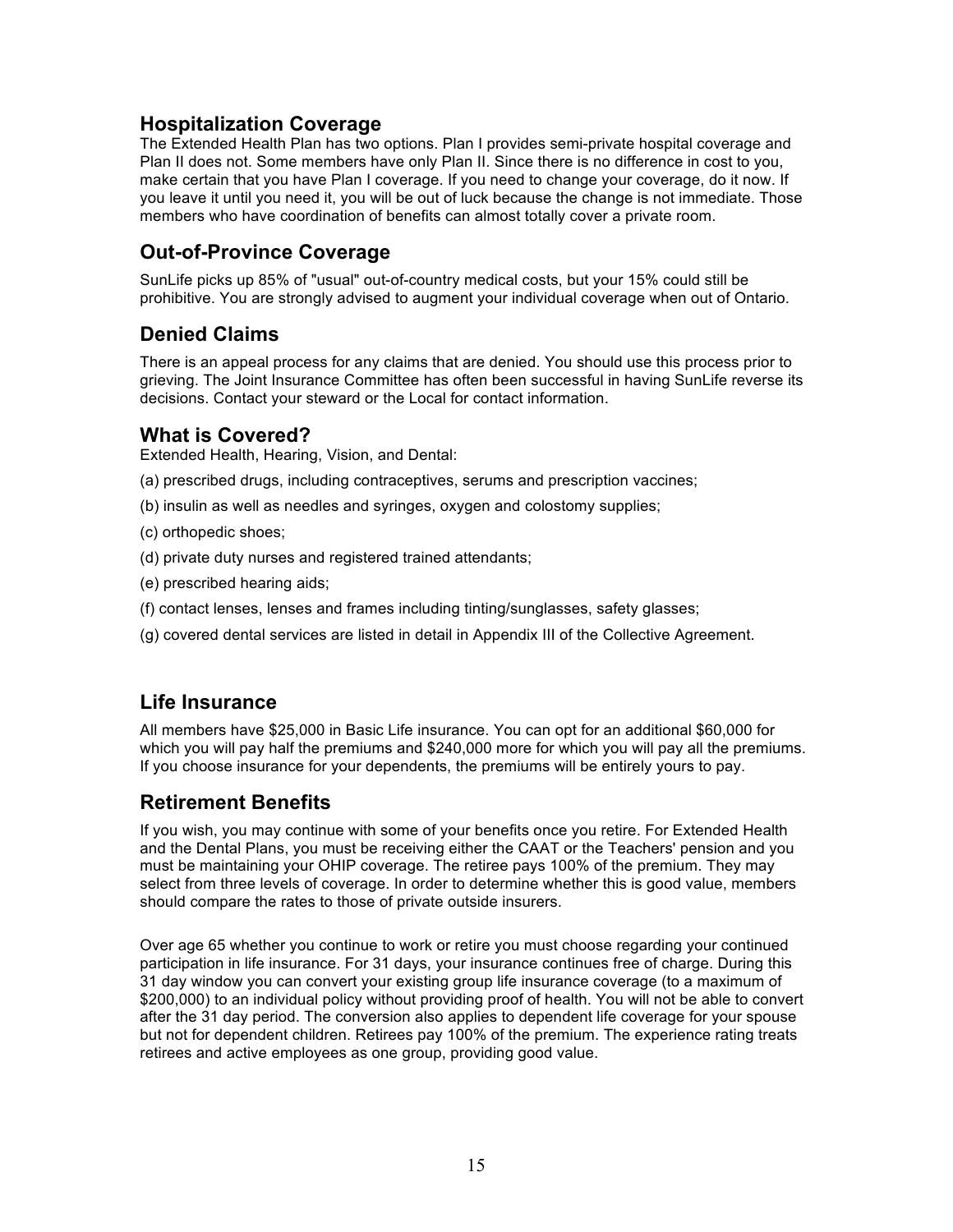#### **Same Sex Spousal Benefits**

(Letter, p.103) Same sex spouses receive identical consideration regarding benefits as other spouses.

#### **Survivor benefits**

Benefit coverage is continued for 6 months at no cost to survivors. It may be continued with the survivors paying 100% of the premiums.

## **20. VACATIONS AND HOLIDAYS [Articles 15, 16 & 11.03]**

You are entitled to two contiguous months annually. This entitlement may be broken up by mutual consent. Remember you do not need to break up your two month vacation. For teachers, if work is scheduled in either July or August it must be with your consent or on a rotational basis. Conflicting vacation requests are resolved by seniority.

You are entitled to Family Day, Good Friday, Victoria Day, Canada Day, Civic Holiday, Labour Day, Thanksgiving, plus December 25 to January 1. Remembrance Day and Easter Monday are work days. March Break and additional time at Christmas is not an entitlement, but normally these are non-teaching periods.

## **21. PROFESSIONAL DEVELOPMENT LEAVE (Sabbaticals) [Article 20]**

After six years, you are eligible to apply for a Professional Development Leave -- a sabbatical. The salary ranges from 55% to a maximum of 80%. The college is required to grant a minimum number of leaves depending on the size of the bargaining unit. If more faculty apply than there are positions available, selection is based on years of service since the individual's last professional development leave.

Benefits continue unchanged. Pension contributions continue to be based on full salary, so that pension benefit is not reduced.

Professional Development should not be confused with Curriculum Development. Curriculum Development is remunerated at 100% of salary.

## **22. PREPAID LEAVE [Article 23]**

Often known as "four for five," this option can actually be set up in various ways. You may defer anything from one third to one sixth of your annual salary to finance a leave. (That is - you could defer a third of your salary for two years and then take the next year off, or a sixth over five years followed by a year off.) This leave guarantees your right to the same position upon return to work. College approval is required but cannot be unreasonably denied.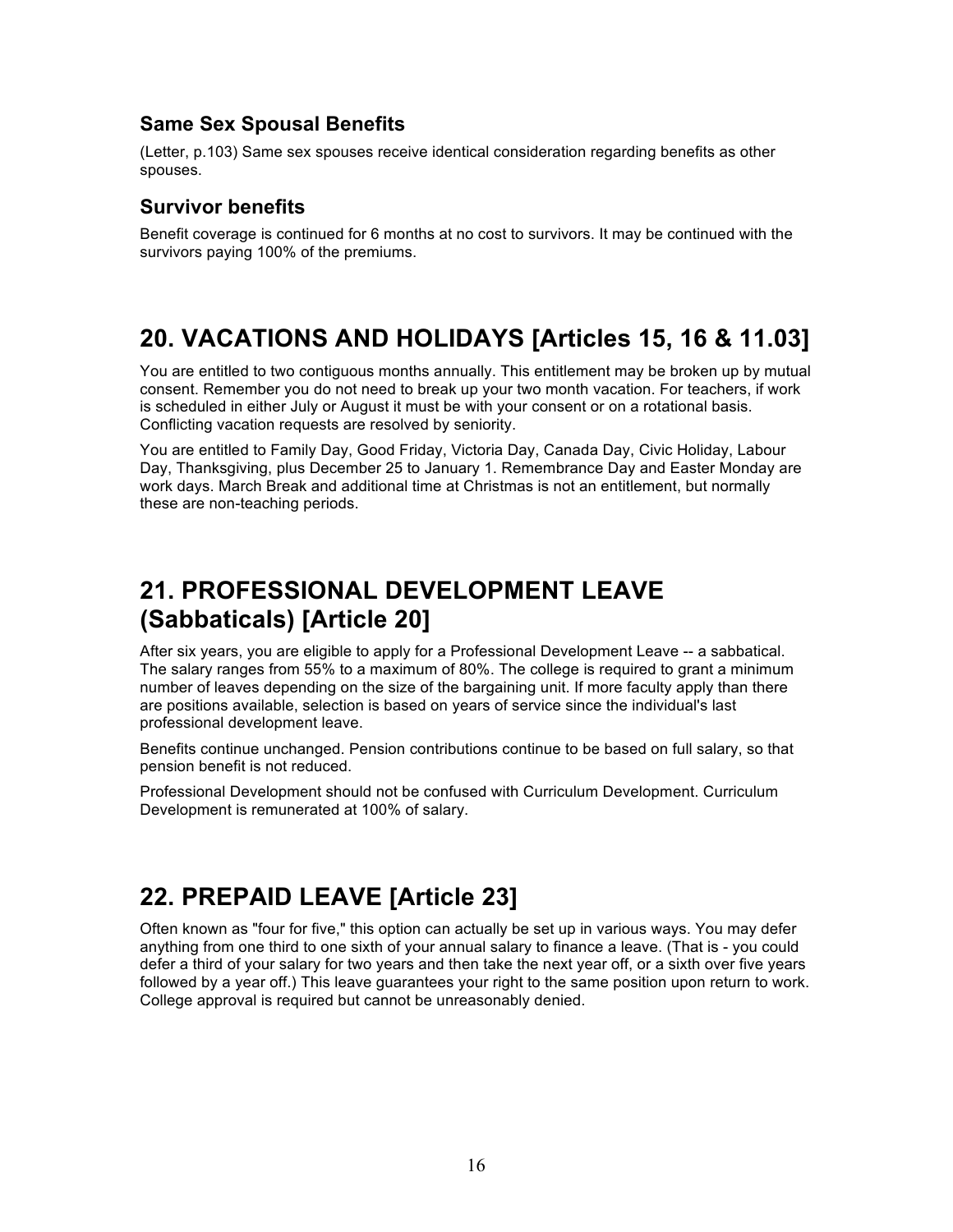## **23. LEAVES [Article 21]**

## **Personal**

If you wish a leave for personal circumstances, you should request a leave with pay. The college may, but is not required to, grant leaves without loss of pay for personal reasons or extenuating circumstances. If your request is denied, you are entitled to request reasons in writing for the denial.

You can request a leave without pay for personal reasons at any time. You are not guaranteed such leaves.

#### **Religious**

Leaves without loss of pay for religious reasons should never be denied. The Union has won several awards protecting members' rights to such leave.

#### **Bereavement**

On the death of a member's spouse, parent, step-parent, child, step-child, brother, sister, motherin-law, father-in-law, grandparent or grandchildren, a member is entitled to a leave of 3 or more days without loss of pay.

## **Jury duty or Subpoena**

You are eligible for such leaves without reduction in salary when subpoenaed.

#### **Sick family member**

You are entitled to 5 days per year to care for ill family members. These days may be covered by use of sick leave credits.

#### **Parental Leave**

To qualify for pregnancy leave, you must have been employed for 13 weeks. For the first two weeks of leave, you receive payment equal to 93% of salary. For the remaining 50 weeks, the college shall pay an amount equal to the difference between E.I. maternity benefits and 93% of normal salary. The College shall continue all benefits.

**Be sure to apply early for the E.I. benefit so that there is no gap in income!**

**NOTE: Employees on these leaves are not required to take vacation concurrently.**

## **24. Health, Safety and Security [Articles 7.02 & 24]**

As a result of a provincial agreement each work location or campus with 20 or more total employees must have a Joint Health and Safety Committee with at least one academic and one support member who have received certification training.

The Occupational Health and Safety Regulations of Ontario outline the responsibilities of employers and workers in providing a safe workplace. The Collective Agreement states, "the College will make reasonable provision for the conditions of safety and health in the employees' work areas in the College by conforming with the provisions of the Occupational Health and Safety Act and Regulations." [Art. 24] The College is also obligated to provide reasonable conditions of air, light, space and temperature in the employees' work areas. [Art. 7.02]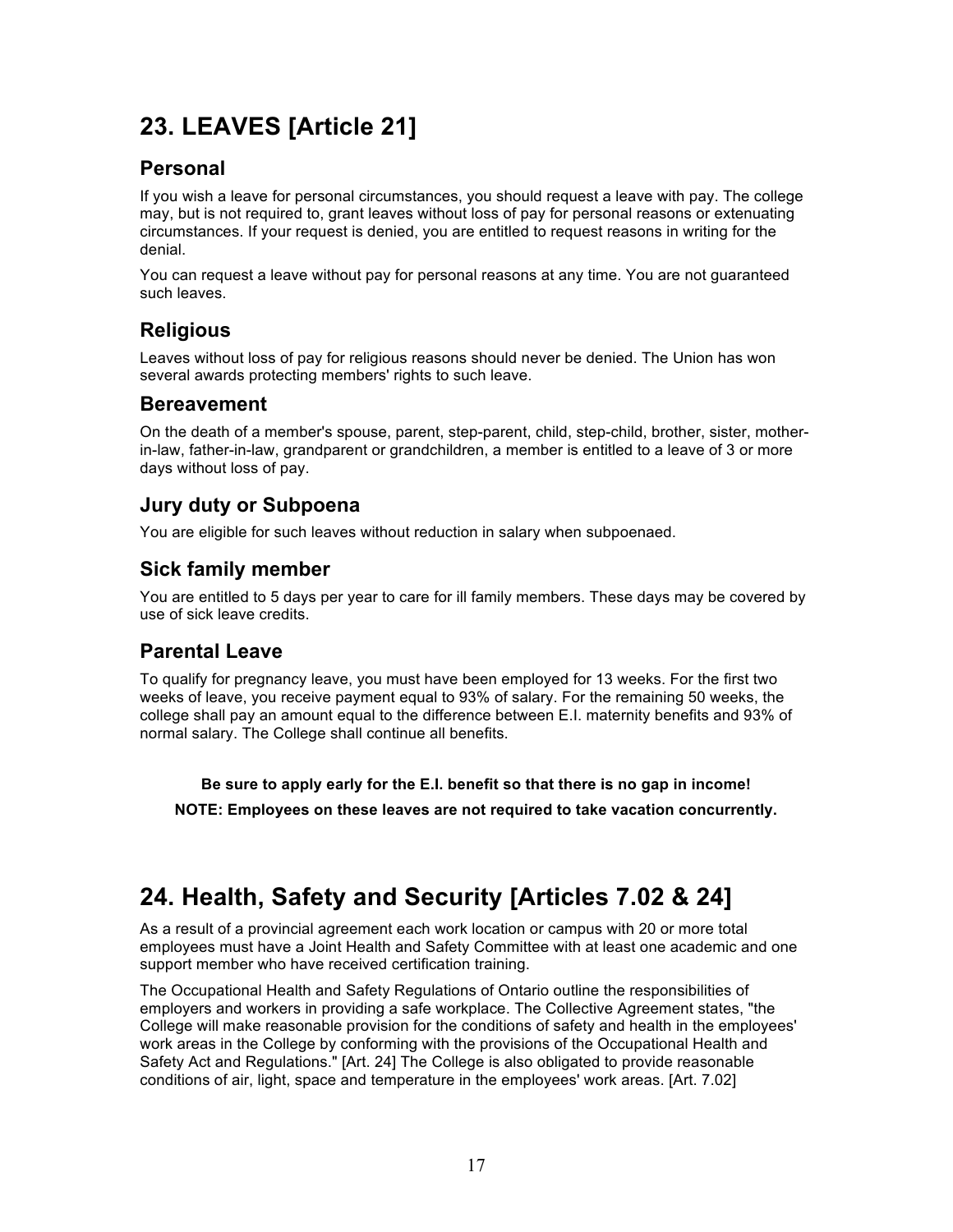Your Local Executive appoints safety representatives in each campus workplace. In workplaces with 20 or more workers, a Joint Health and Safety Committee is required. These committees inspect the workplace, promote health and safety, and work to solve health and safety problems in the workplace.

The following protocols outline your rights and responsibilities under the Occupational Health and Safety Act:

#### **Health and Safety Concerns with No Immediate Danger**

- If you have a Health & Safety concern, report it in writing to your supervisor and request a written response. Copy your Health & Safety Representative.
- If the issue is unresolved, notify the Campus H&S Committee, steward and H&S representative.
- The Committee will resolve the concern internally on the campus or will make recommendation to the College.
- The College must respond within 21 days outlining a timetable for implementation of action or rationale for refusal to act. [Action does not have to be completed in 21 days, but a commitment must be made.]
- If the College response is not satisfactory, the issue is referred to the Campus Committee again. The Committee will make recommendations for action.
- College must respond within 21 days with an action plan or rationale for refusal.
- Issues that are still unresolved may be referred to the Central Committee, or an inspector from the Ministry of Labour may be called by you or a committee member to resolve the issue.
- If you call the Ministry of Labour be prepared to specify the type of orders you would like the inspector to write to resolve the issue. These should be written out prior to making the complaint.

**NOTE:** *At any time, you can call in a Ministry of Labour Inspector for assistance.*

#### **REFUSING UNSAFE WORK**

*If you believe there is an immediate danger you may refuse work. Tell your supervisor who may ask another employee to do the work, but he or she must advise that person of the previous refusal of unsafe work. You cannot be penalized for refusing work you believe to be unsafe.*

## **25. HARASSMENT AND DISCRIMINATION [Article 4]**

The Union is committed to making the workplace and the Union free from discrimination and harassment. If you have been harassed or discriminated against, there are several avenues available for redress: the grievance procedure, the college's internal procedures, OPSEU's procedures, the Human Rights Commission, and the courts. Contact your Union for support and advice about the best route for you to pursue. If you have been accused and want help, the Union will help you as well.